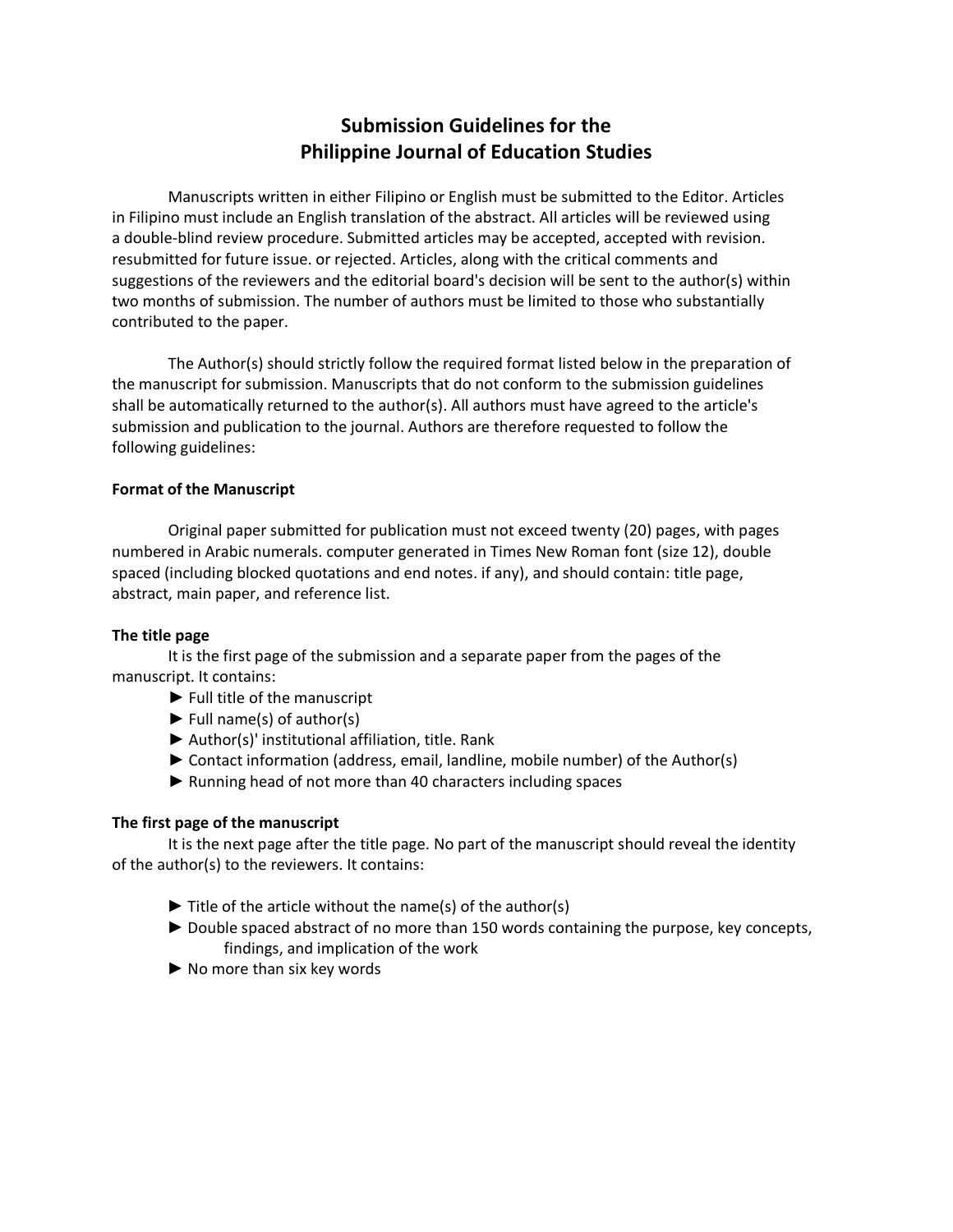## **Quotations**

- ► Not more than 40 words are enclosed in double quotation marks and incorporated in the text
- ► More than 40 words should be presented in a block without quotation marks, except for quotation within a block quotation

# **Italics**

- ► Use italics for title of books, periodicals, microfilms, journals, genera, species, varieties, technical, key term (e.g. answer such as rarely, occasionally, and never) when it first occurs
- ► Statistical symbols, algebraic variables, test scores, and scales.

## **Table, Figure, Graphs, and Diagrams**

- ► Must be labeled and numbered properly as they appear in the article
- ► Must be computer generated or laser printed
- ► Must be appended to the article (after the references) and must be indicated in the text where it should be inserted in bold capital letters

### **Reference Listing**

The latest APA (Publication manual of the American Psychological Association, 6th ed.) style of notation and reference listing will be used for all submission.

### **Authorship**

The Journal upholds the Vancouver Rules\* on Authorship. These Rules state that authorship is based on ALL of the following criteria:

- a) substantial contribution to conception and design, or acquisition of data, or analysis and interpretation of data;
- b) drafting the article or revising it critically for important intellectual content;
- c) final approval of the version to be published: and
- d) agreement to be accountable for all aspects of the work in ensuring that questions related to the accuracy or integrity of any part of the work are appropriately investigated and resolved.

ALL criteria (a, b, c and d) must be fulfilled.

Additionally, substantial contribution is defined as participating in the activities cited in criterion *A*: conception and design, *or* acquisition of data, *or* analysis and interpretation of data.

All authors, whether lead or secondary author/s, should understand and agree that ALL of them are accountable for the content of the entire article. and not just the sections they were responsible to write. Hence, those who are cited as authors must be limited to those who substantially contributed to the writing of the article. as identified in the Vancouver Rules.

Graduate students should always seek the permission of the adviser/s before citing him or her/them as co-author/sin paper presentations and/or journal articles that resulted in the student's